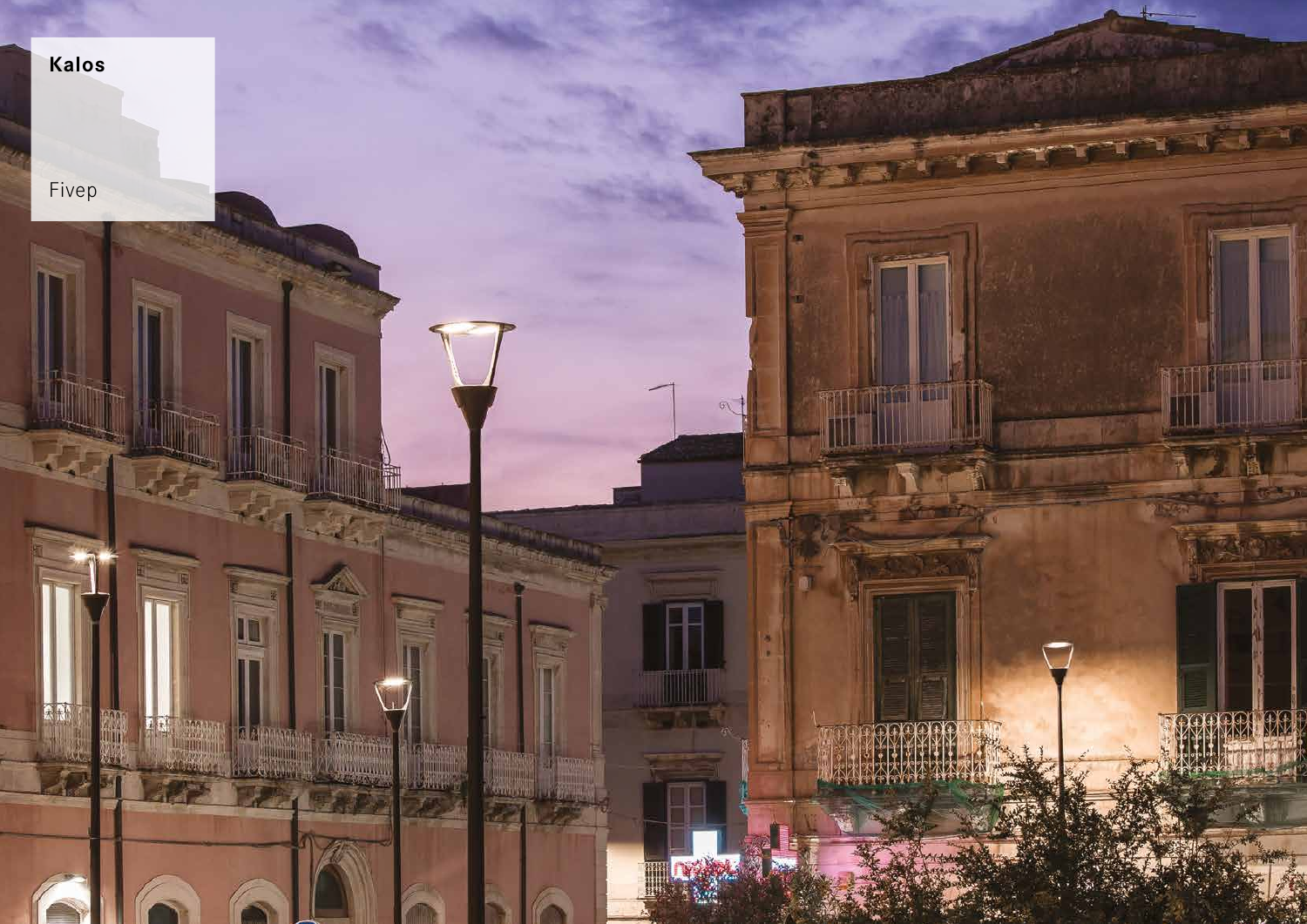| 9000 |  |  |                                                                                                                                                                                                                                                                                   |  |
|------|--|--|-----------------------------------------------------------------------------------------------------------------------------------------------------------------------------------------------------------------------------------------------------------------------------------|--|
| 8000 |  |  |                                                                                                                                                                                                                                                                                   |  |
| 7000 |  |  |                                                                                                                                                                                                                                                                                   |  |
| 6000 |  |  | $\vdash$                                                                                                                                                                                                                                                                          |  |
| 5000 |  |  |                                                                                                                                                                                                                                                                                   |  |
| 4000 |  |  | $\mathsf{L}% _{\mathbb{R}}^{X\times{N_{\mathbb{R}}}}\times\mathsf{L}_{\mathbb{R}}^{X\times{N_{\mathbb{R}}}}\times\mathsf{L}_{\mathbb{R}}^{X\times{N_{\mathbb{R}}}}\times\mathsf{L}_{\mathbb{R}}^{X\times{N_{\mathbb{R}}}}\times\mathsf{L}_{\mathbb{R}}^{X\times{N_{\mathbb{R}}}}$ |  |
|      |  |  |                                                                                                                                                                                                                                                                                   |  |
|      |  |  |                                                                                                                                                                                                                                                                                   |  |
|      |  |  |                                                                                                                                                                                                                                                                                   |  |
|      |  |  |                                                                                                                                                                                                                                                                                   |  |

| 9000 |                |               |
|------|----------------|---------------|
| 8000 |                |               |
| 7000 | -------------- |               |
| 6000 |                | $\mathcal{L}$ |
| 5000 |                |               |
| 4000 |                |               |
|      |                |               |
|      |                |               |
|      |                |               |
|      |                |               |
|      |                |               |



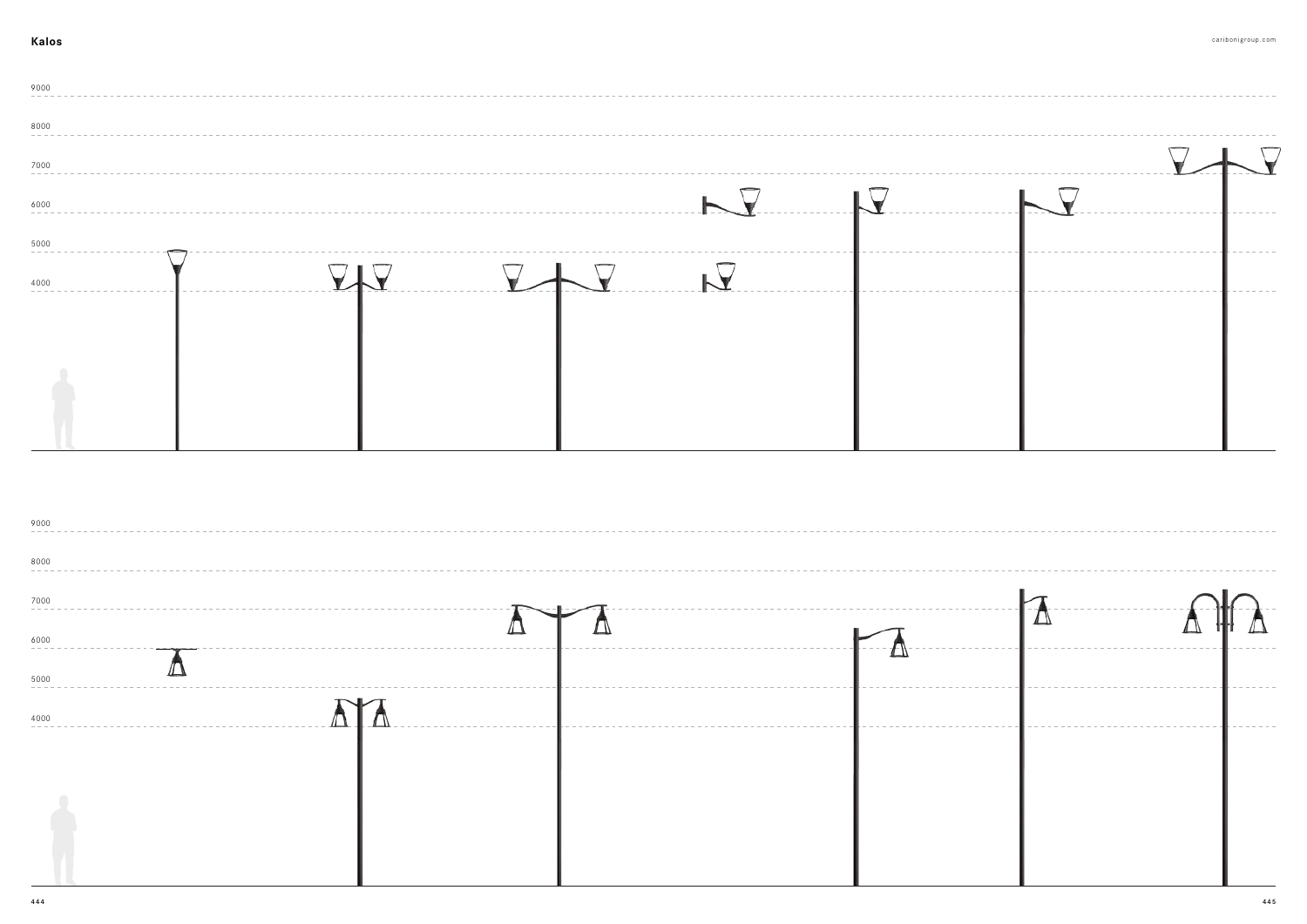| Kalos | $\begin{picture}(20,10) \put(0,0){\line(1,0){15}} \put(15,0){\line(1,0){15}} \put(15,0){\line(1,0){15}} \put(15,0){\line(1,0){15}} \put(15,0){\line(1,0){15}} \put(15,0){\line(1,0){15}} \put(15,0){\line(1,0){15}} \put(15,0){\line(1,0){15}} \put(15,0){\line(1,0){15}} \put(15,0){\line(1,0){15}} \put(15,0){\line(1,0){15}} \put(15,0){\line(1$ | Kalos |
|-------|-----------------------------------------------------------------------------------------------------------------------------------------------------------------------------------------------------------------------------------------------------------------------------------------------------------------------------------------------------|-------|
|       |                                                                                                                                                                                                                                                                                                                                                     |       |

**I** max= 772.55 cd/Klm 180  $-90$   $+ 1$   $+ 1$  90









ST-01  $(L/H = 0.75) +$ **LA-01** (L/H=  $1.25$ ) UP pole-side system



180



**LT-06**  $(L/H = 2)$ UP pole-side system

**LT-06**  $(L/H = 2)$ DOWN pole-side system



**LA-01** (L/H= 1.25) DOWN pole-side system RS-01 UP pole-side system

 $ME-01 (L/H = 1)$ DOWN pole-side system













SO-01 string suspension





Installazione: palo, braccio, parete, tesata *Installation: pole, arm, wall, string* Installation: Mast, arm, Wand, Drahtseil

| 220-240V<br>50/60Hz                                                                                                                     | Tensione di alimentazione<br>Nominal voltage<br>Nennspannung                                                                         |
|-----------------------------------------------------------------------------------------------------------------------------------------|--------------------------------------------------------------------------------------------------------------------------------------|
| CL I on request<br>CL II                                                                                                                | Classe di isolamento elettrico<br>Electrical insulation class<br>Elektrische Isolierklasse                                           |
| <b>IP66</b>                                                                                                                             | Grado di protezione<br>Insulation protection degree<br>Isolationsschutzgrad                                                          |
| IK09                                                                                                                                    | Protezione contro gli urti<br>Protection against impact<br>Stoßfestigkeit                                                            |
| >0.90                                                                                                                                   | Fattore di potenza<br>Power factor<br>Leistungsfaktor                                                                                |
| 10kV                                                                                                                                    | Protezioni da sovratensioni di modo comune<br>Common mode overvoltage protection<br>Schutz vor Gleichtakt-Überspannungen             |
| 10kV                                                                                                                                    | Protezioni da sovratensioni di modo differenziale<br>Differential mode overvoltage protection<br>Schutz vor Gegentakt-Überspannungen |
| $-30^{\circ}$ C<br>$+50^{\circ}$ C                                                                                                      | Temperatura ambiente<br>Ambient temperature<br>Umgebungstemperatur                                                                   |
| Sablé 100 Noir                                                                                                                          | Colori<br>Colours<br>Farben                                                                                                          |
| Included                                                                                                                                | Alimentazione elettronica<br>Electronic power supply<br>Elektronische Stromversorgung                                                |
| HM3<br><b>CLO</b><br>$1 - 10V$<br>Wireless on request<br>PLC on request<br>DALI on request<br>Motion detectors/<br>brightnes on request | Illuminazione intelligente<br>Smart Lighting<br>Intelligente Beleuchtung                                                             |

Approfondimento sistemi ottici, *Deepening optical systems,* Vertiefung optischen Systeme P. 308 L = Larghezza strada, *Street Width* , Straßenbreite H = Altezza palo, *Pole Height*, Lichtpunkthöhe



| 2120-154351m                  | Flusso sorgente<br>Source flux<br>Lichtstrom der Lichtquelle |  |  |
|-------------------------------|--------------------------------------------------------------|--|--|
| ULOR: 0%<br><b>DLOR: 100%</b> | $Cut-Off$<br>$Cut$ -Off<br>$Cut$ -Off                        |  |  |
| 4000K<br>3000K<br>2200K       | Temperatura colore<br>Colour temperature<br>Farbtemperatur   |  |  |

≥70 ≥80 on request Indice di resa cromatica (CRI) *Colour rendering index (CRI)* Farbwiedergabe-Index (CRI)

>160.000h @700mA @Ta25°C TM21 L80B20 >160.000h

@700mA @Ta25°C TM21 L80B10

Durata di vita delle sorgenti *Source lifetime* Lebensdauer der Quellen

Ottiche Front & Back *Front & Back optics* Straßenoptik Front & Back Optik



Ottiche rotosimmetriche *Rotosymmetrical optics* Optik rotosymmetrisch



Ottiche asimmetriche *Asymmetrical optics* Optik asymmetrisch



Ottiche simmetriche stradali

*Street symmetrical optics* Optik symmetrisch straßenleuchte



#### Ottiche asimmetriche stradali

*Street asymmetrical optics* Optik asymmetrisch straßenleuchte

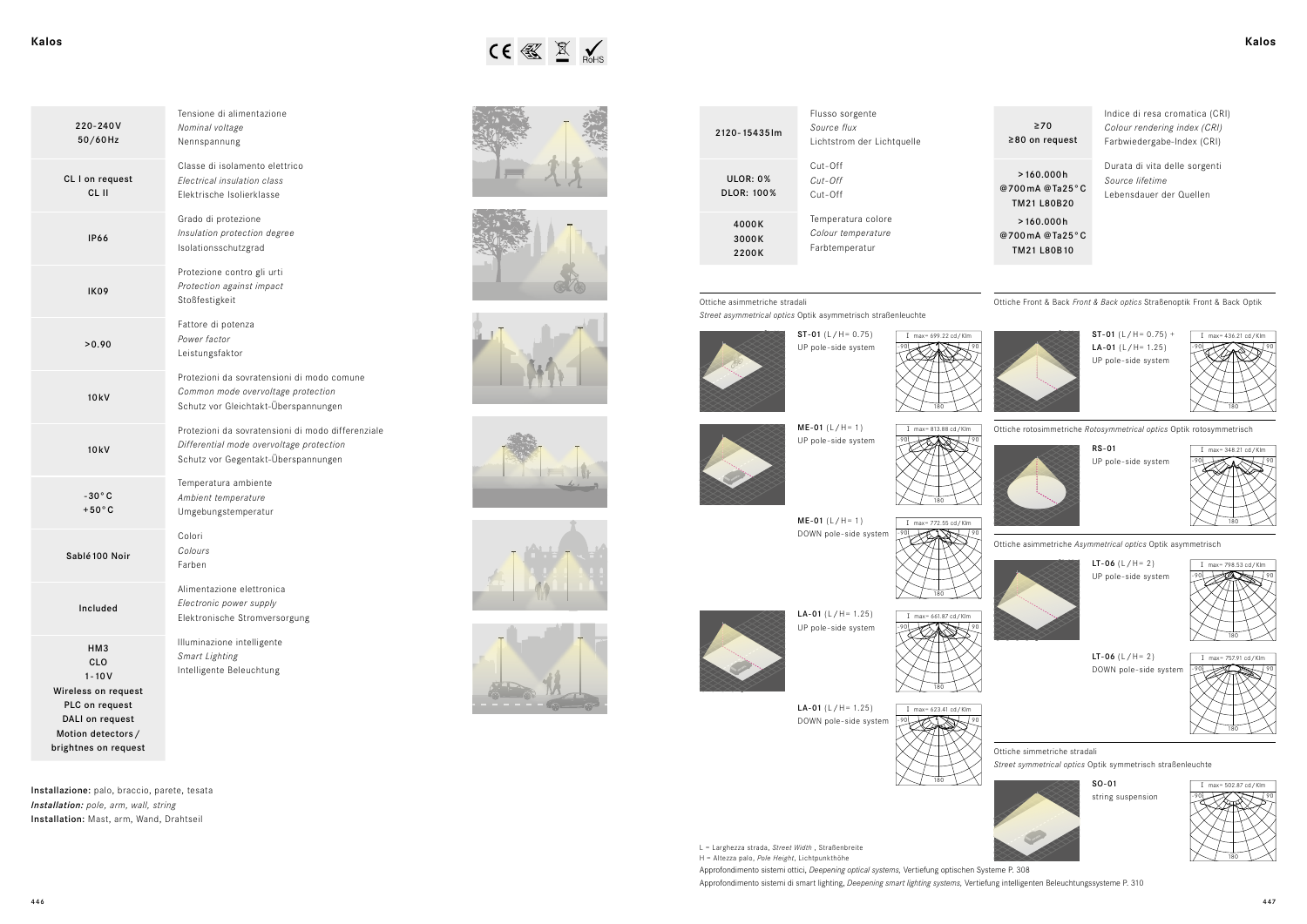

| max= 414 cd / Klm<br>T |  |
|------------------------|--|
| 90                     |  |
|                        |  |
|                        |  |
|                        |  |
|                        |  |
|                        |  |
|                        |  |
| 180                    |  |

| .   | .                                         |                     |                      |                    |     |         |                     |        |
|-----|-------------------------------------------|---------------------|----------------------|--------------------|-----|---------|---------------------|--------|
|     | annehmen, wenn sie mit einer spezifischen | I max= 414 cd / Klm |                      |                    | H1  | E Medio | U0                  | W      |
|     | dekorativen Abdeckung ausgestattet ist.   |                     | <b>80W QE</b>        |                    | 4.6 |         | 0.28                | 88     |
|     |                                           |                     | 125W QE              |                    | 4.6 |         | 0.28                | 138    |
|     |                                           |                     | 100W SE              |                    | 4.6 |         | 0.28                | 115    |
|     |                                           |                     | KALOS 12 350 LED ROT |                    | 4.6 |         | 0.34                | 14.5   |
|     |                                           |                     | KALOS 12 700 LED ROT |                    | 4.6 |         | 0.34                | 28     |
|     |                                           |                     | <b>Energy saving</b> | 12 LED 14.5 W      |     | vs      | <b>QE 88W 88W</b>   | $-83%$ |
|     |                                           |                     | <b>Energy saving</b> | <b>12 LED 28 W</b> |     | vs      | <b>QE 125W 138W</b> | $-66%$ |
| 448 |                                           |                     |                      |                    |     |         |                     | 449    |

| Energy saving | 12 LED 14.5        |
|---------------|--------------------|
| Energy saving | <b>12 LED 28 V</b> |





| н | H1  |      | I/H | La | Emed | Emin | W   |
|---|-----|------|-----|----|------|------|-----|
|   |     |      | ۱O  |    |      |      |     |
| 4 | 4.6 | 22.5 | 5.6 |    | 137  | 4.94 |     |
| 4 | 4.6 | 22.5 | 5.6 |    |      |      | 138 |



| Energy Saving   | 75%         |
|-----------------|-------------|
| Light Pollution | 0%          |
| Life time       | >50.000 h   |
| $On-off$        | immediately |
| Warranty        | 5 years     |

#### UP&DOWN-Installation

Das Kalos-Befestigungssystem kann in UP-Konfiguration (Mastkopf oder Ausleger in tragender Konfiguration) oder in DOWN-Konfiguration (Aufhängung an Auslegern oder an einem gespannten Drahtseil) installiert werden.

Die UP-Version ist sowohl mit zwei als auch mit vier Auslegern erhältlich, während die DOWN-Version standardmäßig über vier Ausleger verfügt. Die UP-Version mit vier Auslegern kann eine klassischere Form annehmen, wenn sie mit einer spezifischen dekorativen Abdeckung ausgestattet ist.

| , |  |  |
|---|--|--|



# *UP&DOWN installation*

*The Kalos fastening system can be installed in the UP position (post top or arm in supported position) or DOWN (suspended from arms or wire).*

*The UP version is available with two or four arms, while the DOWN version has four arms as standard. The four-arm UP version can assume a more classic form with the fitting of the special cover.*

# Impatto ambientale ridotto

La sostituzione di vecchi punti luce a lampada con i prodotti della linea Kalos consente un elevato risparmio energetico e una riduzione dell'inquinamento luminoso. (Cut-Off)

# Reduzierte Umweltbelastung

Die Auswechselung alter Glühbirnen-Lichtpunkte mit den Produkten der Kalos-Produktreihe ermöglicht eine hohe Energieeinsparung und eine Verringerung der Lichtverschmutzung. (Cut-Off)



# *Reduced environmental impact*

*The substitution of old light-bulb units with* 

*products from the Kalos line allows for elevated energy saving and a reduction of light pollution. (Cut-Off)*



H: Altezza palo *Pole height* Masthöhe

H1: Altezza fonte luce *Height of the lighting source* Lichtpunkthöhe

D: Interdistanza *Interdistance* Abstand I/H: Rapporto interdistanza/altezza *Interdistance/height ratio* 

Verhältnis Abstand/Höhe

La: Larghezza strada *Street width* Straßenbreite

Emed: Illuminamento medio *Average illumination* Mittelbeleuchtung Emin: Illuminamento minimo *Minimum illumination* Mindeste

Beleuchtungsstärke W: Potenza totale *Totale absorbed* Power Systemleistung

STR: Ottica stradale *Street optic* Straßenoptik

ROT: Ottica rotosimmetrica *Rotosymmetrical optics* Rotosymmetrische Optik



Dimensioni compatte *Dimensions compact* Kompatken Abmessungen





Luce calda 2200K *Warm Light 2200K* Warme Licht 2200 K

2200K

 $\widehat{\mathcal{D}}$ 

 $\overline{\phantom{a}}$ 

**CLO** 

 $\bigodot$ 



Ottica Front&Back *Front & Back optics* Optik Front & Back

160,000b

L80B20 L80B10

 $\sqrt{4}$ 

Sostituibilità gruppo alimentazione *Power supply unit substitutability* Ersetzbarkeit der Versorgungseinheit

Sostituibilità gruppo ottico *Optical unit substitutability* Ersetzbarkeit der optischen Einheit

Riduzione accumulo sporco *Reduction in the buildup of dirt* Reduzierte Schmutzansammlung



# Optisches System "Multilayer" CRI≥80 SMCD=4 su richiesta *CRI≥80 SMCD=4 on request* CRI≥80 SMCD=4 auf Anfrage Maggiore efficienza energetica *Greater energy efficiency*  $Im/W$ Höhere Energieeffizienz



 $KG$ 

 $\bigodot$ 

Sistema ottico multilayers *Multilayer optical system*

> Resistenza sovratensioni fino a 10kV *Overvoltage resistance up to 10 kV* Überspannungsfestigkeit bis 10 kV

CLO (Constant Lumen Output) *CLO (Constant Lumen Output)* CLO (Constant Lumen Output)

### Installazione UP&DOWN

Il sistema di fissaggio Kalos può essere installato in configurazione UP (testa palo o bracci in configurazione portata) o DOWN (sospensione su bracci o su fune tesata).

La versione UP è disponibile sia con due che con quattro bracci, quella DOWN è standard con quattro bracci. La versione UP quattro bracci può assumere una forma più classicheggiante se corredata del cappello dedicato.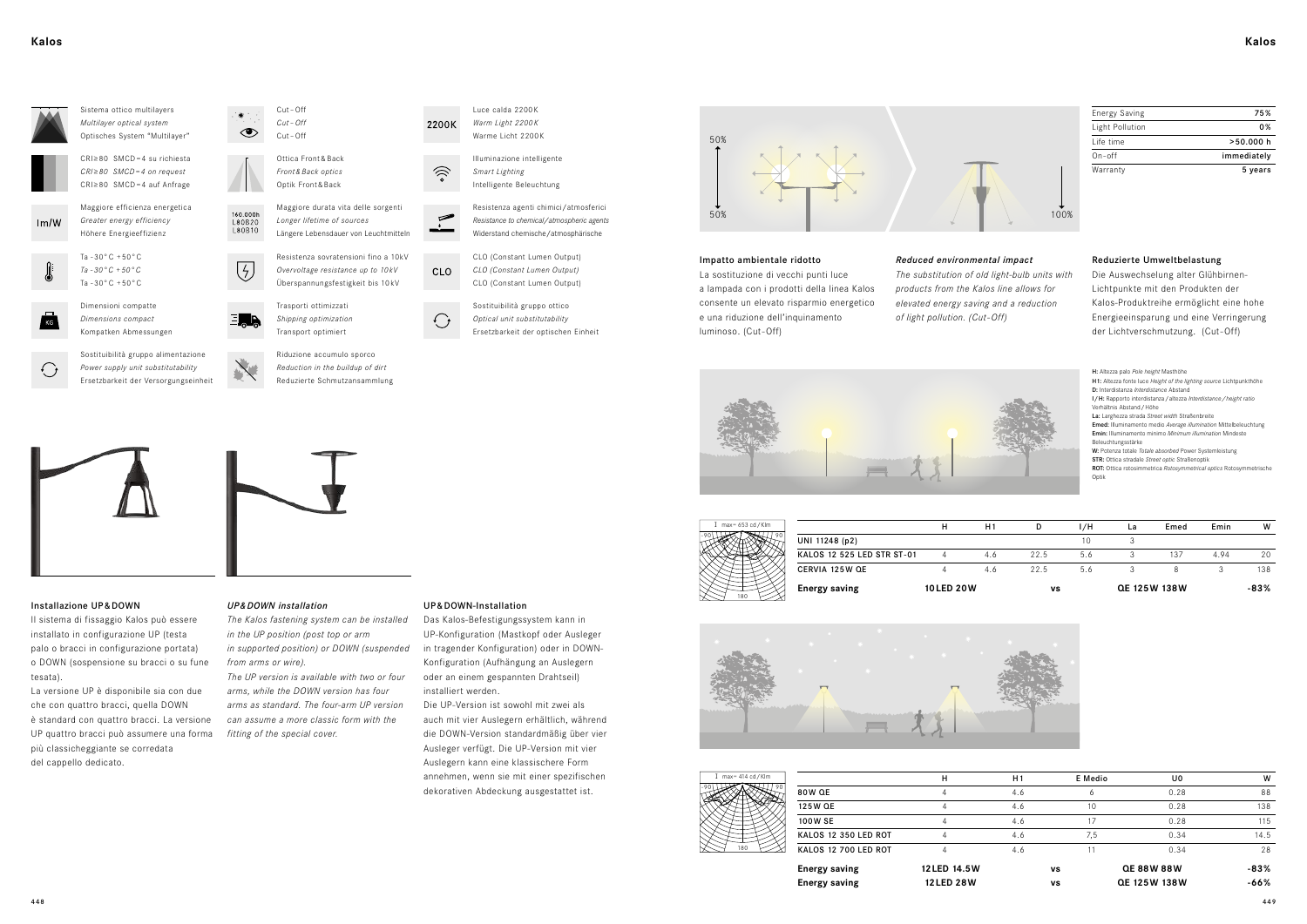

| $\frac{\emptyset60}{}$<br>$\frac{1}{2}$<br>170<br>68<br>$\overline{76}$                   |
|-------------------------------------------------------------------------------------------|
| 060<br>$\overline{\phantom{a}}$<br>120<br>240<br>114<br>$\rightarrow$<br>$\overline{102}$ |
| 0594                                                                                      |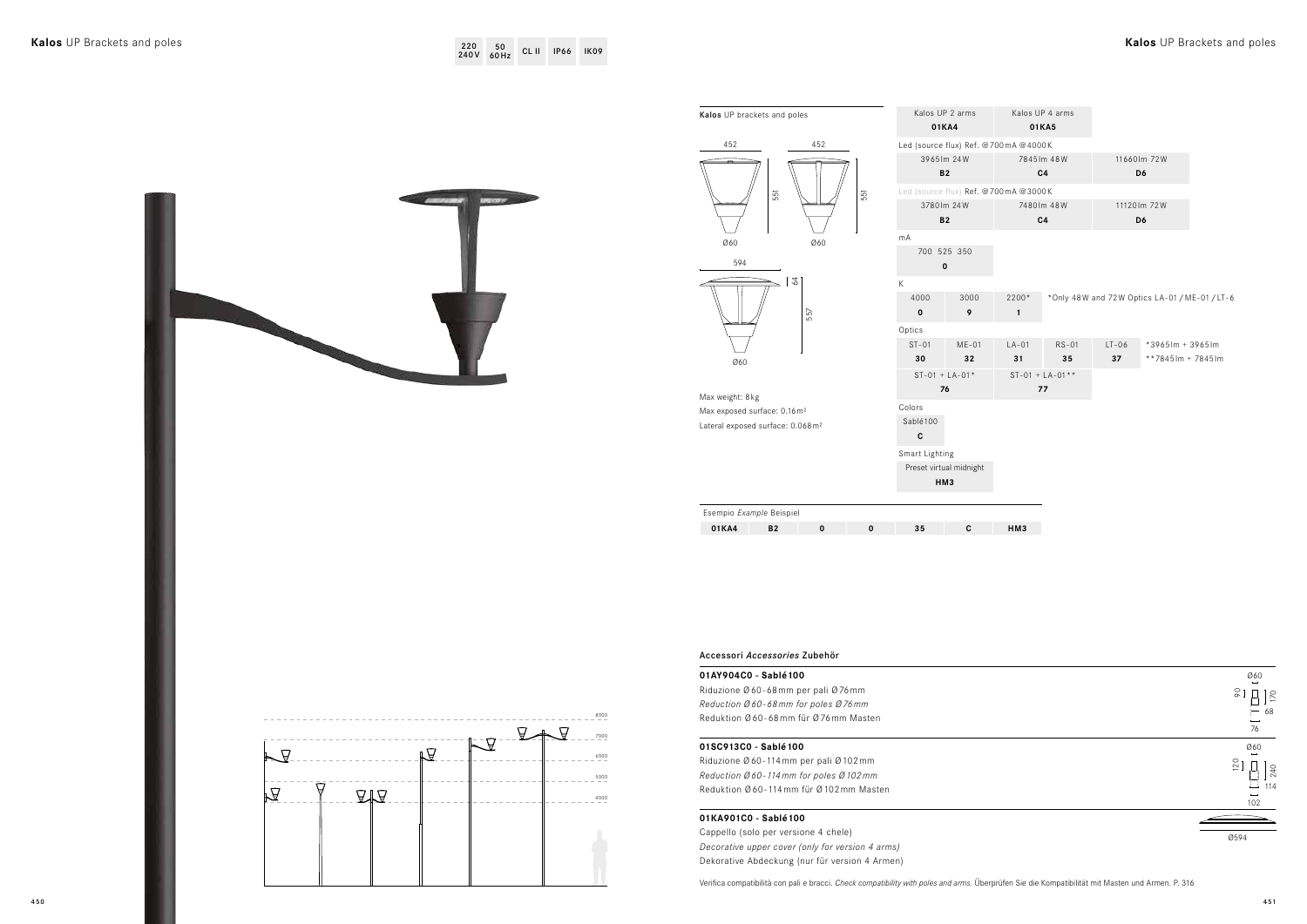

# **Kalos** DOWN Brackets and poles **Kalos** DOWN Brackets and poles

| 220 | -50       |       |              |             |
|-----|-----------|-------|--------------|-------------|
|     | 240V 60Hz | CL II | $-$ IP66 $-$ | <b>IK09</b> |

| Kalos DOWN brackets and poles                                 | Kalos DOWN 4 arms<br>01KA6 |                                      |              |                |                |  |
|---------------------------------------------------------------|----------------------------|--------------------------------------|--------------|----------------|----------------|--|
| Ø48-60                                                        |                            | Led (source flux) Ref. @700mA @4000K |              |                |                |  |
|                                                               | 3965 lm 24W                |                                      |              | 7845 lm 48W    | 11660 lm 72W   |  |
|                                                               | <b>B2</b>                  |                                      |              | C <sub>4</sub> | D <sub>6</sub> |  |
| 551                                                           |                            | Led (source flux) Ref. @700mA @3000K |              |                |                |  |
|                                                               |                            | 3780 lm 24 W                         |              | 7480 lm 48W    | 11120 lm 72W   |  |
|                                                               | <b>B2</b>                  |                                      |              | C <sub>4</sub> | D6             |  |
| 452                                                           | mA                         |                                      |              |                |                |  |
|                                                               | 700 525 350                |                                      |              |                |                |  |
| Max weight: 8kg                                               | $\pmb{0}$                  |                                      |              |                |                |  |
| Max exposed surface: 0.16m <sup>2</sup>                       | K                          |                                      |              |                |                |  |
| Lateral exposed surface: 0.068m <sup>2</sup>                  | 4000                       | 3000                                 |              |                |                |  |
|                                                               | $\pmb{0}$                  | 9                                    |              |                |                |  |
|                                                               | Optics                     |                                      |              |                |                |  |
|                                                               | $ME-01$                    | $LA-01$                              | $LT-06$      |                |                |  |
|                                                               | 32                         | 31                                   | 37           |                |                |  |
|                                                               | Colors                     |                                      |              |                |                |  |
|                                                               | Sablé100                   |                                      |              |                |                |  |
|                                                               | $\mathbf c$                |                                      |              |                |                |  |
|                                                               | Smart Lighting             |                                      |              |                |                |  |
|                                                               | Preset virtual midnight    |                                      |              |                |                |  |
|                                                               | HM3                        |                                      |              |                |                |  |
|                                                               |                            |                                      |              |                |                |  |
| Esempio Example Beispiel<br>01KA6<br><b>B2</b><br>$\mathbf 0$ |                            | 32                                   | $\mathbf{C}$ | HM3            |                |  |
|                                                               | $\pmb{0}$                  |                                      |              |                |                |  |





Accessori *Accessories* Zubehör

# **01KA915C0 - Sablé100**

B53 Kit sospensione plafone *B53 Ceiling suspension kit* B53 Deckenaufhängung

Versione con LED rosso, disponibili altre colorazioni su richiesta *Version with red LED, on request other colors are available* Version mit rotem LED, auf Anfrage sind andere Farben lieferbar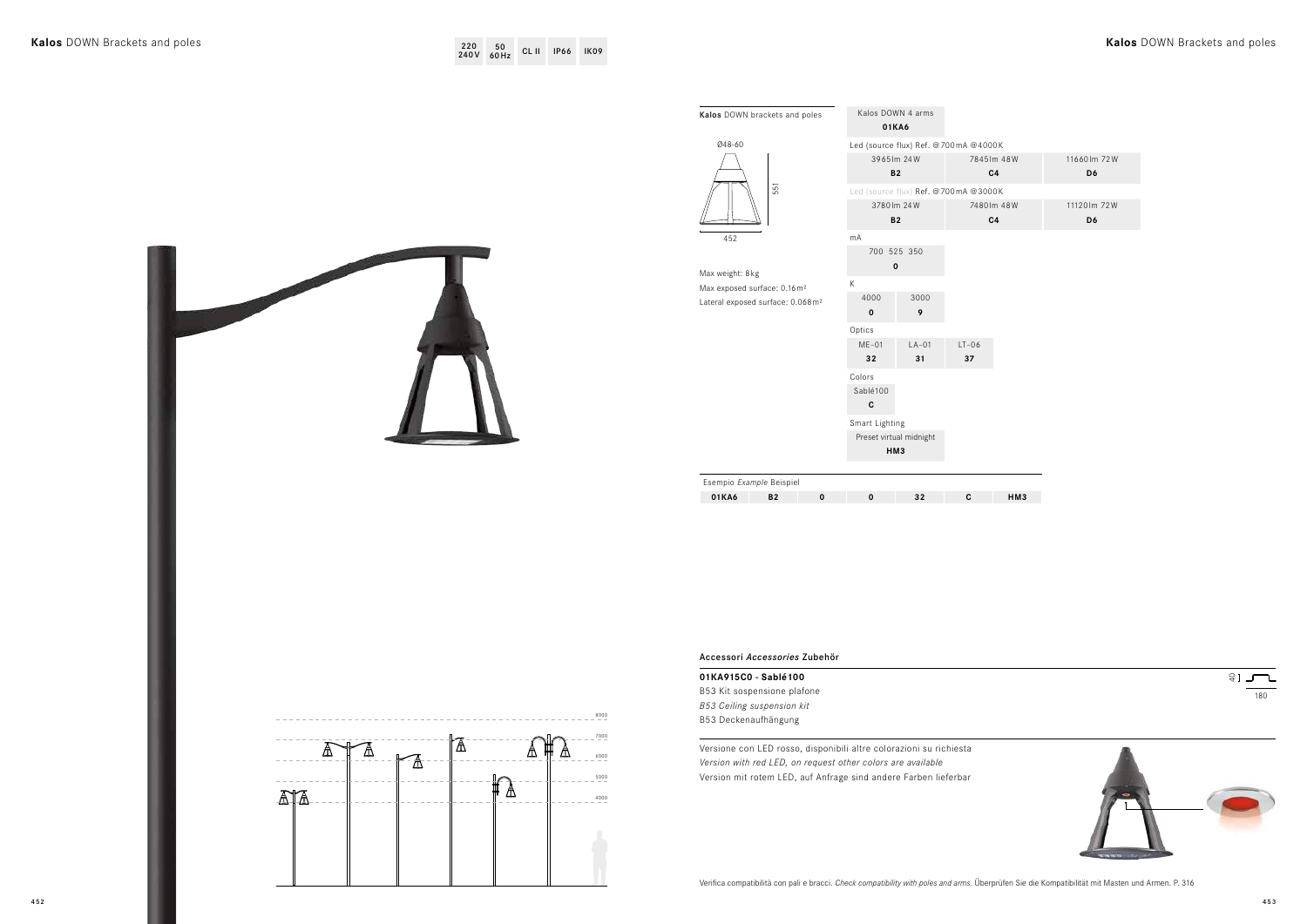$000K$ 20lm 95W **E8**

# **E8**

 $000K$ 

35 lm 95W

| Kalos DOWN string suspension                                                                               | 01KA6                         | Kalos DOWN 4 arms                                                  |   |  |
|------------------------------------------------------------------------------------------------------------|-------------------------------|--------------------------------------------------------------------|---|--|
| 048-60                                                                                                     |                               | Led (source flux) Ref. @700mA @40                                  |   |  |
|                                                                                                            | 7845 lm 48W<br>C <sub>4</sub> | 1543                                                               |   |  |
| 551                                                                                                        |                               | Led (source flux) Ref. @700mA @30<br>7480 lm 48W<br>C <sub>4</sub> |   |  |
| 452                                                                                                        | mA                            | 700 525 350<br>0                                                   |   |  |
| Max weight: 8kg<br>Max exposed surface: 0.16m <sup>2</sup><br>Lateral exposed surface: 0.068m <sup>2</sup> | K<br>4000<br>0                | 3000<br>9                                                          |   |  |
|                                                                                                            | Optics<br>$SO-01$<br>39       |                                                                    |   |  |
|                                                                                                            | Colors<br>Sablé100<br>C       |                                                                    |   |  |
|                                                                                                            |                               | Smart Lighting<br>Preset virtual midnight<br>HM <sub>3</sub>       |   |  |
| Esempio Example Beispiel                                                                                   |                               |                                                                    |   |  |
| 01KA6<br>C <sub>4</sub><br>$\mathbf 0$                                                                     | 0                             | 39                                                                 | C |  |





Accessori *Accessories* Zubehör

#### **01KA925C0 - Sablé100**

Kit sospensione fune tesata Ø6-12mm *Suspension kit for string Ø 6 - 12 mm* Aufhängungskit auf Drahtseil Ø6-12mm

Versione con LED rosso, disponibili altre colorazioni su richiesta *Version with red LED, on request other colors are available* Version mit rotem LED, auf Anfrage sind andere Farben lieferbar



**01KA6 C4 0 0 39 C HM3**